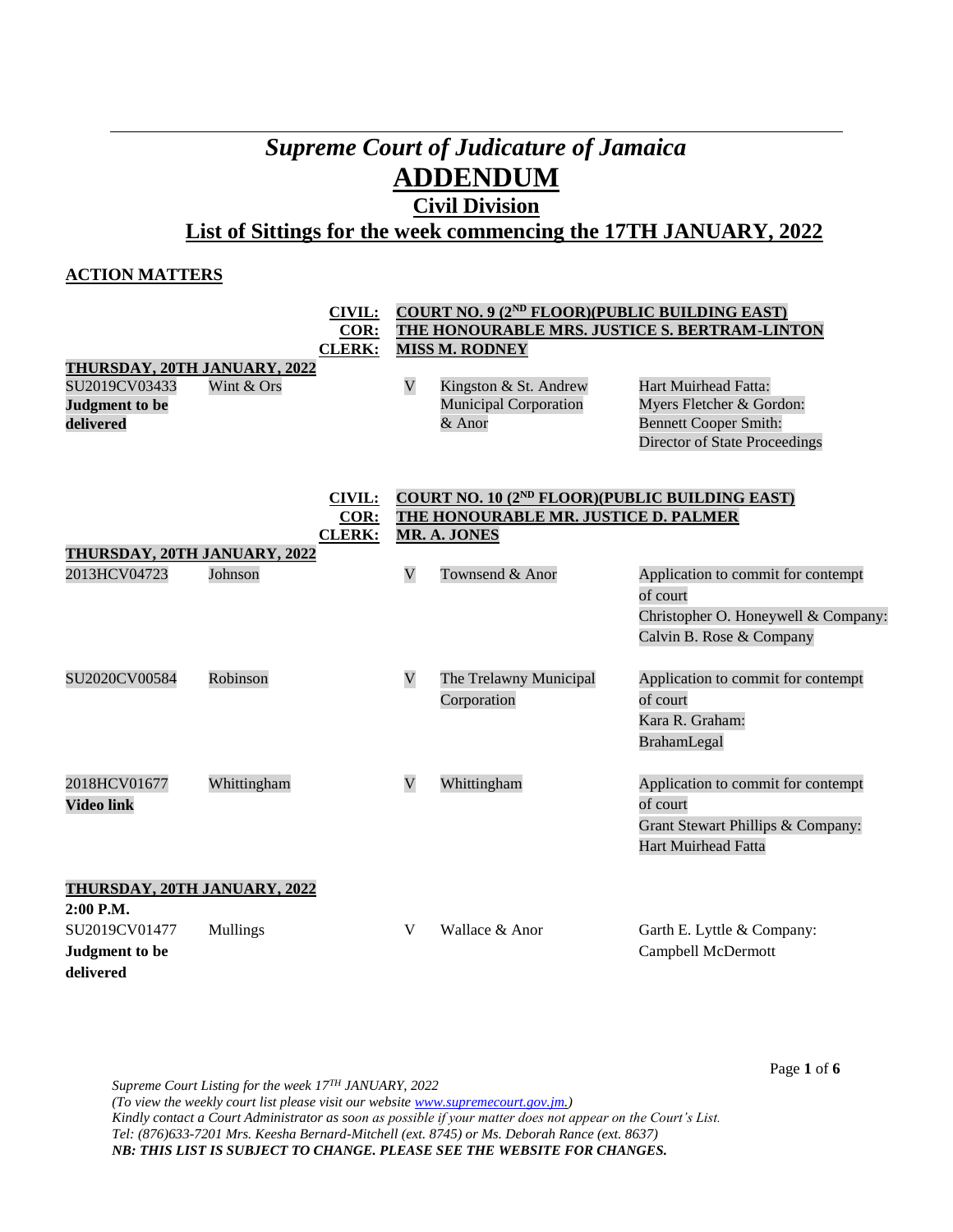# **ASSESSMENT OF DAMAGES**

|                             | <b>CIVIL:</b>                                                                     | COURT NO. 12 (2 <sup>ND</sup> FLOOR)(PUBLIC BUILDING EAST) |                                                |                                                                               |
|-----------------------------|-----------------------------------------------------------------------------------|------------------------------------------------------------|------------------------------------------------|-------------------------------------------------------------------------------|
|                             | COR:                                                                              |                                                            |                                                | THE HONOURABLE MRS. JUSTICE T. MOTT TULLOCH-REID (Ag.)                        |
| MONDAY, 17TH JANUARY, 2022  | <b>CLERK:</b>                                                                     |                                                            | <b>MR. R. WILLIAMS</b>                         |                                                                               |
| 2013HCV01704                | Richards                                                                          | V                                                          | McIntosh & Ors                                 | Kara R. Graham:<br>Director of State Proceedings                              |
| 2018HCV04371                | Thompson                                                                          | V                                                          | Fray & Anor                                    | <b>Bignall Law:</b><br>Latona Stewart:<br>2 <sup>nd</sup> Defendant-in-person |
| TUESDAY, 18TH JANUARY, 2022 |                                                                                   |                                                            |                                                |                                                                               |
| 2017HCV01852                | Carwin                                                                            | V                                                          | Salmon & Anor                                  | Kinghorn & Kinghorn:<br>Defendants-in-person                                  |
| SU2019CV00660               | Nelson                                                                            | V                                                          | Lawrence                                       | Forsythe & Forsythe:<br>Kalima Bobb-Semple                                    |
|                             | WEDNESDAY, 19TH JANUARY, 2022                                                     |                                                            |                                                |                                                                               |
| 2011HCV02918                | Franklin                                                                          | V                                                          | <b>Challenger Transport</b><br>Company Limited | Hamilton Brown-Hamilton & Associates:<br>Samuda & Johnson                     |
| 2017HCV02849                | Prendegast                                                                        | V                                                          | Hanniford & Anor                               | K. Churchill Neita & Company:<br>Defendants-in-person                         |
| SU2019CV00514               | Walters (an infant who<br>Sues by her father and next<br>friend, Michael Walters) | V                                                          | Wallace & Anor                                 | Dixon & Associates Legal Practice:<br>Defendants-in-person                    |
|                             | THURSDAY, 20TH JANUARY, 2022                                                      |                                                            |                                                |                                                                               |
| 2014HCV02329                | Grant                                                                             | V                                                          | Brown & Anor                                   | Bignall Law:<br>Defendants-in-person                                          |
| 2017HCV03818                | Scott                                                                             | V                                                          | Chokelal & Anor                                | Kinghorn & Kinghorn:<br>Defendants-in-person                                  |

*Supreme Court Listing for the week 17TH JANUARY, 2022 (To view the weekly court list please visit our websit[e www.supremecourt.gov.jm.](http://www.supremecourt.gov.jm/)) Kindly contact a Court Administrator as soon as possible if your matter does not appear on the Court's List. Tel: (876)633-7201 Mrs. Keesha Bernard-Mitchell (ext. 8745) or Ms. Deborah Rance (ext. 8637) NB: THIS LIST IS SUBJECT TO CHANGE. PLEASE SEE THE WEBSITE FOR CHANGES.*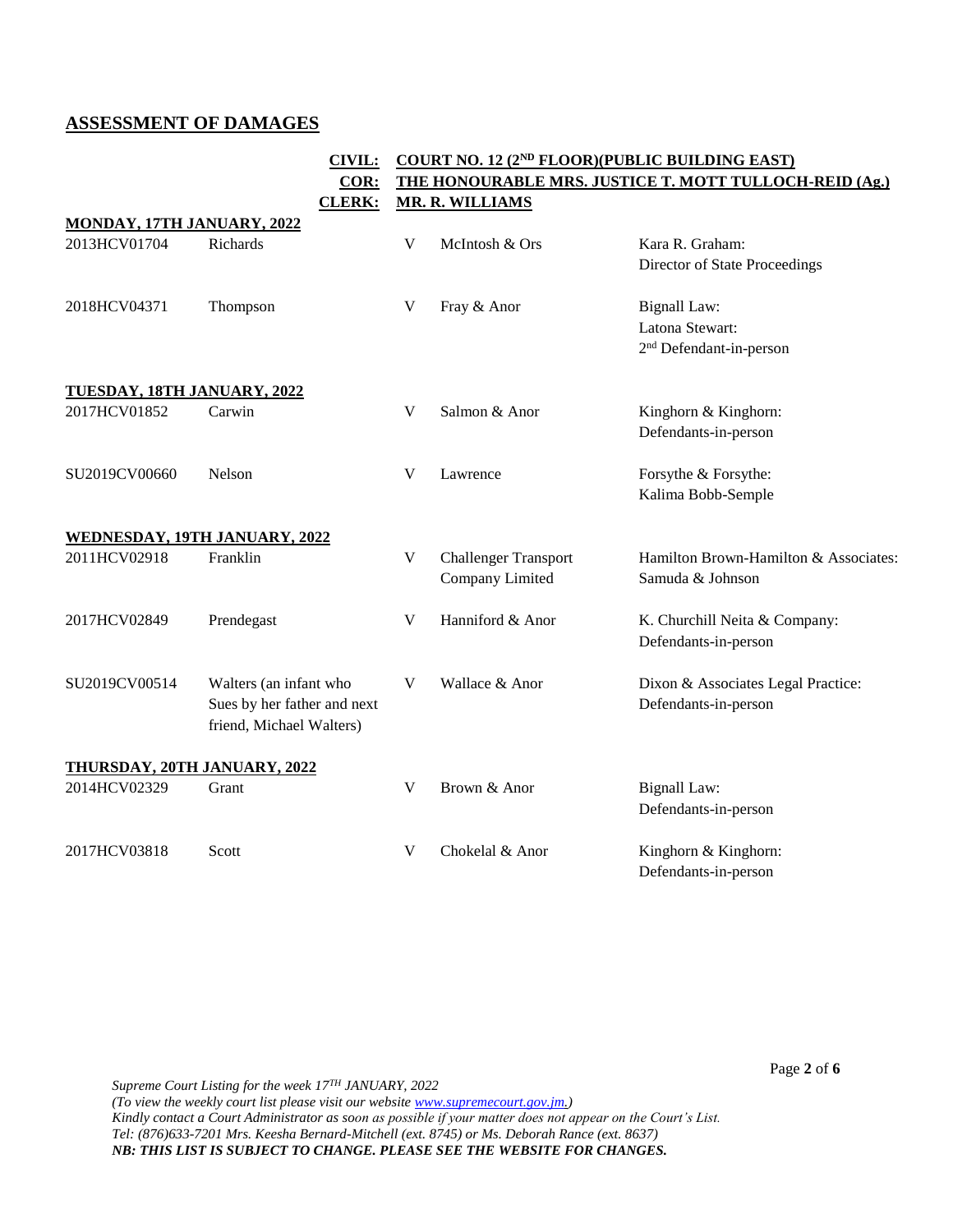## **TUESDAY, 18TH JANUARY, 2022**

# **CHAMBERS MATTERS**

|                                                                           | $COR$ :<br><b>CLERK:</b>                                |                         | THE HONOURABLE MR. JUSTICE K. ANDERSON<br><b>MR. G. WYNTER</b>           |                                                                                                                 |
|---------------------------------------------------------------------------|---------------------------------------------------------|-------------------------|--------------------------------------------------------------------------|-----------------------------------------------------------------------------------------------------------------|
| <b>VIDEO CONFERENCES</b>                                                  |                                                         |                         |                                                                          |                                                                                                                 |
| 10:00 A.M.<br>SU2022CV00090<br>$(1 \text{ hr})$                           | Private                                                 | $\mathbf V$             | Private                                                                  | Application for court orders                                                                                    |
| 2:00 P.M.<br>SU2021CV05426<br>$(1 \text{ hr})$                            | The Kingston $&$<br>St. Andrew Municipal<br>Corporation | $\mathbf V$             | Stennett & Anor                                                          | Application for injunction<br><b>Bennett Cooper Smith</b>                                                       |
| <b>VIDEO CONFERENCE</b>                                                   | COR:<br><b>CLERK:</b>                                   |                         | THE HONOURABLE MR. JUSTICE D. PALMER<br><b>MR. A. JONES</b>              |                                                                                                                 |
| <b>PRE-TRIAL REVIEW</b><br>11:00 A.M.<br>2014HCV02224<br>$(1 \text{ hr})$ | Murray                                                  | $\overline{\mathsf{V}}$ | Clarke & Anor                                                            | Application for summary judgment<br>Hart Muirhead Fatta:<br><b>Phillipson Partners</b>                          |
| 2:00 P.M.<br><b>DECREES ABSOLUTE (20)</b>                                 |                                                         |                         |                                                                          |                                                                                                                 |
| <b>VIDEO CONFERENCES</b>                                                  | $COR$ :<br><b>CLERK:</b>                                |                         | THE HONOURABLE MRS. JUSTICE S. WONG-SMALL (Ag.)<br><b>MISS M. RODNEY</b> |                                                                                                                 |
| 10:00 A.M.<br>2016HCV01028<br>$(2 \text{ hrs})$                           | <b>Barnes</b>                                           | V                       | Gillespie & Ors                                                          | Application for summary judgment;<br>application to strike out claim<br><b>Bignall Law:</b><br>Dunbar & Company |
| 12:00<br>2018HCV04828<br>$\binom{1}{2}$ hr)                               | Daley                                                   | V                       | Harris                                                                   | Application to stay judgment<br>Vivienne Washington:<br>Steven O. Jackson                                       |

*Supreme Court Listing for the week 17TH JANUARY, 2022 (To view the weekly court list please visit our websit[e www.supremecourt.gov.jm.](http://www.supremecourt.gov.jm/)) Kindly contact a Court Administrator as soon as possible if your matter does not appear on the Court's List. Tel: (876)633-7201 Mrs. Keesha Bernard-Mitchell (ext. 8745) or Ms. Deborah Rance (ext. 8637) NB: THIS LIST IS SUBJECT TO CHANGE. PLEASE SEE THE WEBSITE FOR CHANGES.*

Page **3** of **6**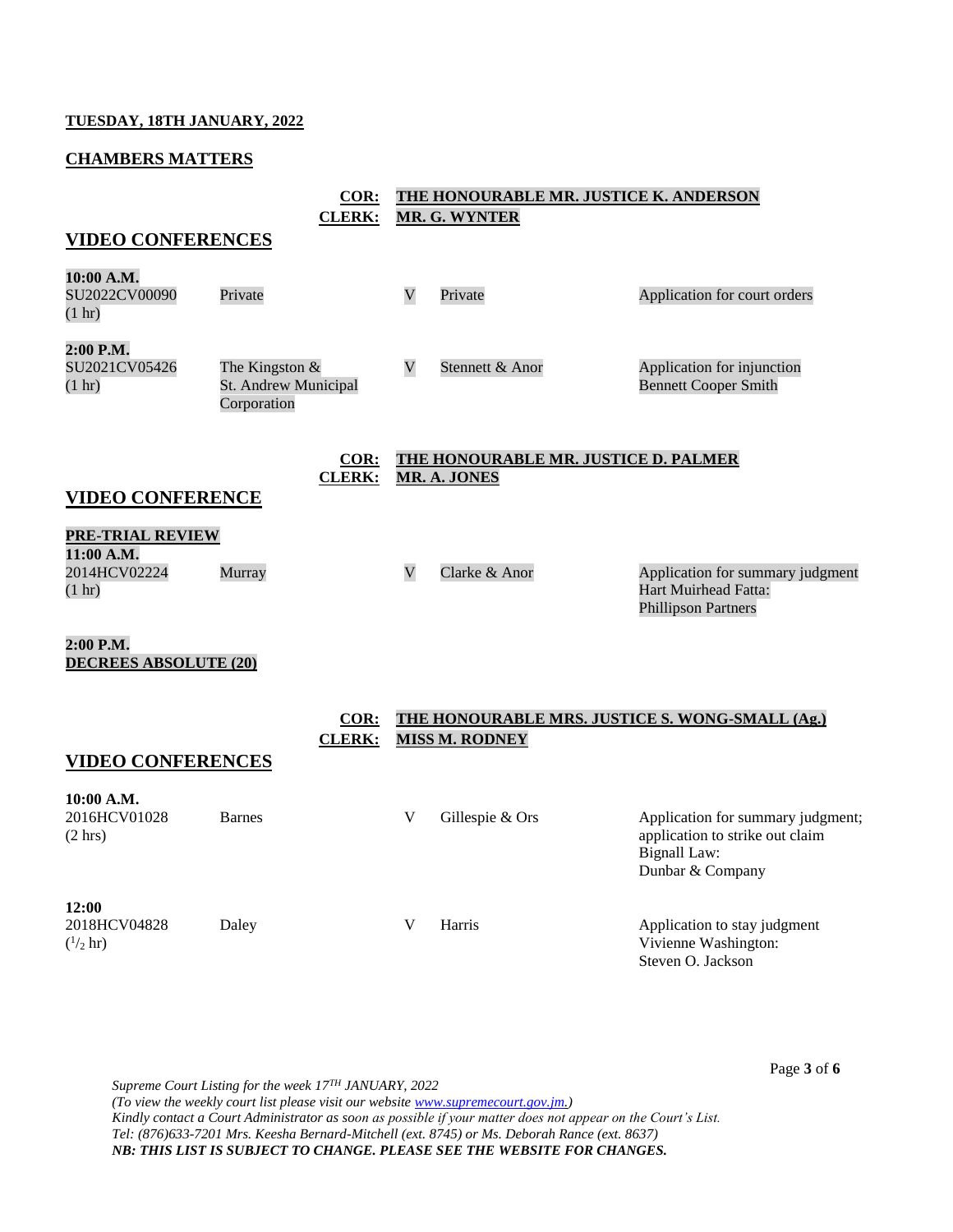## **TUESDAY, 18TH JANUARY, 2022 (CONT'D) CHAMBER MATTERS (CONT'D)**

| 12:30 P.M.<br>SU2021CV04625<br>$\binom{1}{2}$ hr) | Re: Lot #89 Blackwood Gardens, St. Catherine |   |                                                                 | First hearing of application to declare<br>entitlement to property<br>Nelson-Brown Guy & Francis |
|---------------------------------------------------|----------------------------------------------|---|-----------------------------------------------------------------|--------------------------------------------------------------------------------------------------|
| 2:00 P.M.<br>SU2021CV01335<br>$(10 \text{ mins})$ | The Registrar of<br>Companies                | V | <b>UIM Records Limited</b>                                      | Application to file annual returns<br>Sutherland & Wallace                                       |
| 2:10 P.M.<br>SU2021CV01336<br>$(10 \text{ mins})$ | The Registrar of<br>Companies                | V | <b>EMED Global Foundation</b><br>Limited                        | Application to file annual returns<br>Sutherland & Wallace                                       |
| 2:20 P.M.<br>SU2021CV01338<br>$(10 \text{ mins})$ | The Registrar of<br>Companies                | V | <b>Kildare Communications</b><br>Group Limited                  | Application to file annual returns<br>Sutherland & Wallace                                       |
| 2:30 P.M.<br>SU2021CV01340<br>$(10 \text{ mins})$ | The Registrar of<br>Companies                | V | <b>Transforming Lives Training</b><br>Center & Outreach Limited | Application to file annual returns<br>Sutherland & Wallace                                       |
| 2:40 P.M.<br>SU2021CV01342<br>$(10 \text{ mins})$ | The Registrar of<br>Companies                | V | Champion Hotel &<br><b>Restaurant Supplies Limited</b>          | Application to file annual returns<br>Sutherland & Wallace                                       |
| 3:00 P.M.<br>SU2021CV01348<br>$(10 \text{ mins})$ | The Registrar of<br>Companies                | V | <b>Abacus for Communities</b>                                   | Application to file annual returns<br>Sutherland & Wallace                                       |
| 3:20 P.M.<br>SU2021CV01350<br>$(10 \text{ mins})$ | The Registrar of<br>Companies                | V | NSP Group Limited                                               | Application to file annual returns<br>Sutherland & Wallace                                       |
| 3:30 P.M.<br>SU2021CV01351<br>$(10 \text{ mins})$ | The Registrar of<br>Companies                | V | Zorb Jamaica Limited                                            | Application to file annual returns<br>Sutherland & Wallace                                       |
| 3:40 P.M.<br>SU2021CV01352<br>$(10 \text{ mins})$ | The Registrar of<br>Companies                | V | Kingston Study Club<br>Limited                                  | Application to file annual returns<br>Sutherland & Wallace                                       |
| 3:50 P.M.<br>SU2021CV01353<br>$(10 \text{ mins})$ | The Registrar of<br>Companies                | V | Jamaica Cannabis<br>Medi-Producers Limited                      | Application to file annual returns<br>Sutherland & Wallace                                       |

*Supreme Court Listing for the week 17TH JANUARY, 2022 (To view the weekly court list please visit our websit[e www.supremecourt.gov.jm.](http://www.supremecourt.gov.jm/)) Kindly contact a Court Administrator as soon as possible if your matter does not appear on the Court's List. Tel: (876)633-7201 Mrs. Keesha Bernard-Mitchell (ext. 8745) or Ms. Deborah Rance (ext. 8637) NB: THIS LIST IS SUBJECT TO CHANGE. PLEASE SEE THE WEBSITE FOR CHANGES.*

Page **4** of **6**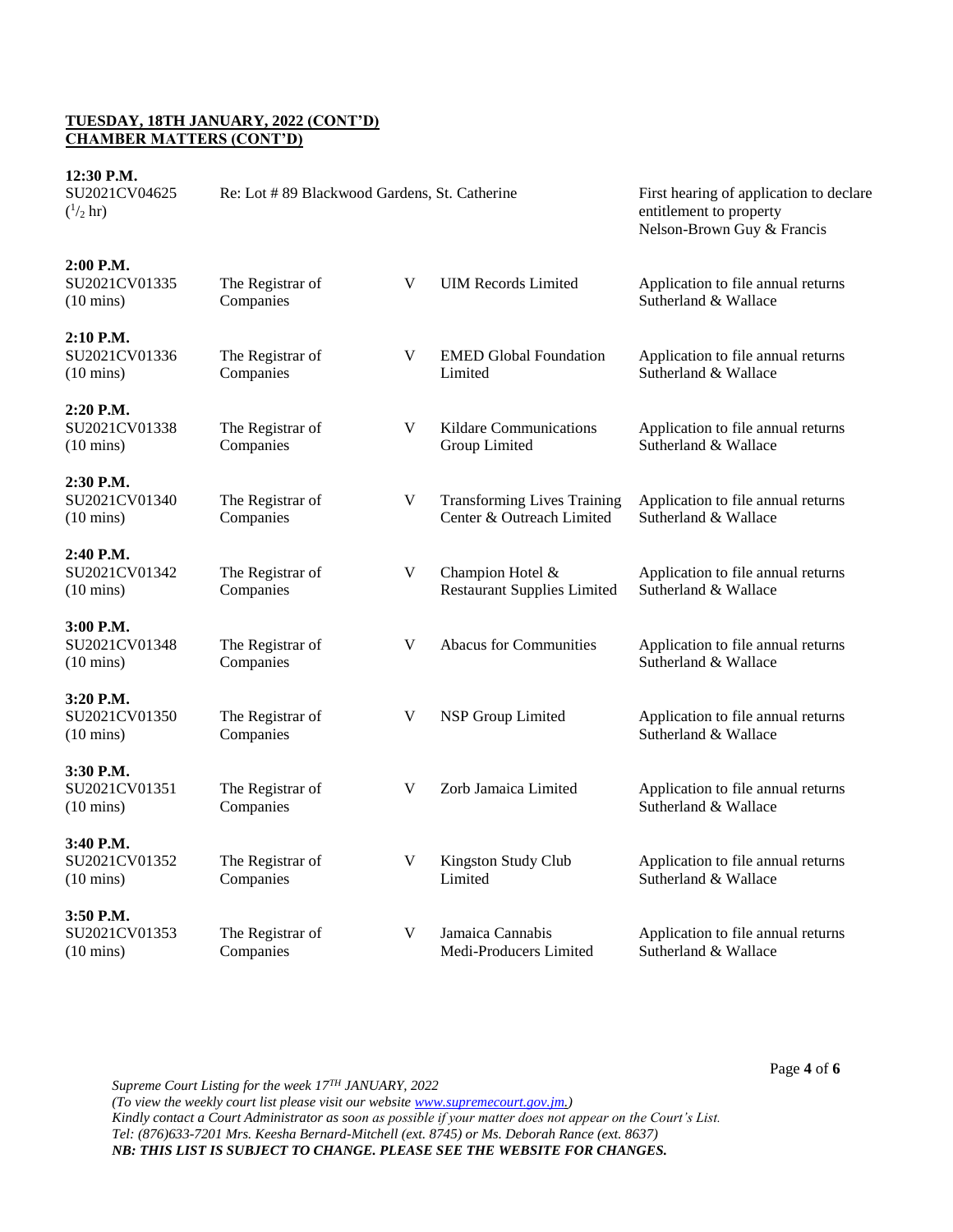#### **WEDNESDAY, 19TH JANUARY, 2022**

#### **CHAMBERS MATTERS**

# **COR: THE HONOURABLE MRS. JUSTICE S. WONG-SMALL (Ag.) CLERK: MISS A. MILLS**

# **VIDEO CONFERENCE**

**11:30 A.M.** SU2020CV04740  $(^{1}/_{2}$  hr)

Re: Karl Aston Hunter Application to declare paternity FloJam Legal: Donna Rufus

## **2:00 P.M. DECREES ABSOLUTE (20)**

#### **THURSDAY, 20TH JANUARY, 2022**

#### **CHAMBERS MATTERS**

## **COR: THE HONOURABLE MISS JUSTICE C. WILTSHIRE CLERK: MISS B. PICTON**

## **VIDEO CONFERENCES**

| 10:00 A.M.<br>2015HCV05133<br>(3 hr)              | King & Anor | V | Deer        | Application for summary judgment<br><b>HRC Law:</b><br>Defendant-in-person               |
|---------------------------------------------------|-------------|---|-------------|------------------------------------------------------------------------------------------|
| $2:00$ P.M.<br>2015HCV02713<br>$(1 \text{ hr})$   | Grant       | V | Banton      | Application for leave to appeal<br>Townsend Whyte & Porter:<br>Frater Ennis & Gordon     |
| $3:00$ P.M.<br>2014HCV04848<br>$(^{1}/_{2}$ hr)   | Robinson    | V | Crossman    | Application to declare jurisdiction to<br>hear claim<br>Bignall Law:<br>Dunbar & Company |
| $3:30$ P.M.<br>2017HCV02232<br>$\binom{1}{2}$ hr) | Farquharson | V | Farquharson | Application to appoint representative<br>Brown & Shaw:<br>Naylor & Mullings              |

*Supreme Court Listing for the week 17TH JANUARY, 2022 (To view the weekly court list please visit our websit[e www.supremecourt.gov.jm.](http://www.supremecourt.gov.jm/)) Kindly contact a Court Administrator as soon as possible if your matter does not appear on the Court's List. Tel: (876)633-7201 Mrs. Keesha Bernard-Mitchell (ext. 8745) or Ms. Deborah Rance (ext. 8637) NB: THIS LIST IS SUBJECT TO CHANGE. PLEASE SEE THE WEBSITE FOR CHANGES.*

Page **5** of **6**